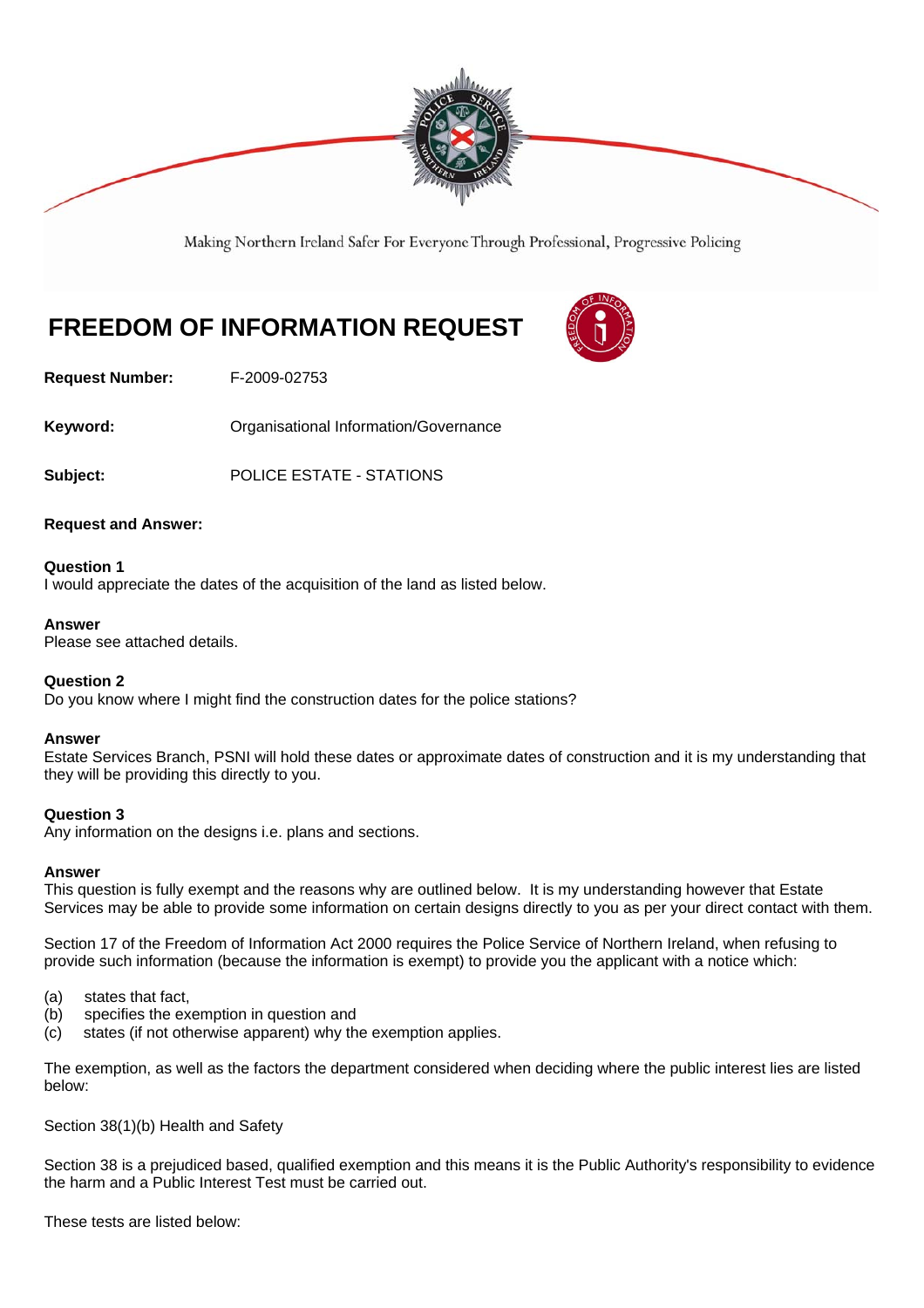#### **HARM TEST**

Release of designs or plans of police stations could increase risk to the lives of police officers, staff and members of the public using the buildings. All physical security measures are classified as 'Restricted'. Knowledge of them would, obviously compromise them and would consequently render them either less or non effective. There is a potential for such plans to aid the commission of crime – in this case an attack on one of these buildings.

## **PUBLIC INTEREST TEST**

## **Considerations Favouring Disclosure**

Accountability – The information to be disclosed relates directly to the planning of the buildings used by the service.

## **Considerations favouring Non-Disclosure**

Effective/Efficient Conduct of the Service – Disclosure of the information may reveal vulnerabilities in respect of the buildings used by the Police Service and give the opportunity to certain individuals or groups to use the plans for a possible attack on any of these buildings.

Public Safety – Release of these plans would risk the health and safety of police officers and staff and also members of the public using any of these buildings if they were used for the purposes of criminal damage / attack to any of the buildings.

# **BALANCING TEST**

Whilst the Police Service of Northern Ireland are accountable to the public, open and transparent in relating to their work practices, there are over-riding factors favouring non-disclosure. In this case, the compromise to staff and public health and safety, should the disclosure of this information relating to station building plans, be inappropriately released into the public domain.

At this time the balance is firmly tilted towards non-disclosure.

If you have any queries regarding your request or the decision please do not hesitate to contact me on 028 9070 0164. When contacting the Freedom of Information Team, please quote the reference number listed at the beginning of this email.

If you are dissatisfied in any way with the handling of your request, you have the right to request a review. You should do this as soon as possible or in any case within two months of the date of issue of this letter. In the event that you require a review to be undertaken, you can do so by writing to the Head of Freedom of Information, PSNI Headquarters, 65 Knock Road, Belfast, BT5 6LE or by emailing foi@psni.pnn.police.uk

If following an internal review, carried out by an independent decision maker, you were to remain dissatisfied in any way with the handling of the request you may make a complaint, under Section 50 of the Freedom of Information Act, to the Information Commissioner's Office and ask that they investigate whether the PSNI has complied with the terms of the Freedom of Information Act. You can write to the Information Commissioner at Information Commissioner's Office, Wycliffe House, Water Lane, Wilmslow, Cheshire, SK9 5AF. In most circumstances the Information Commissioner will not investigate a complaint unless an internal review procedure has been carried out, however the Commissioner has the option to investigate the matter at his discretion.

Please be advised that PSNI replies under Freedom of Information may be released into the public domain via our website @ www.psni.police.uk

Personal details in respect of your request have, where applicable, been removed to protect confidentiality.